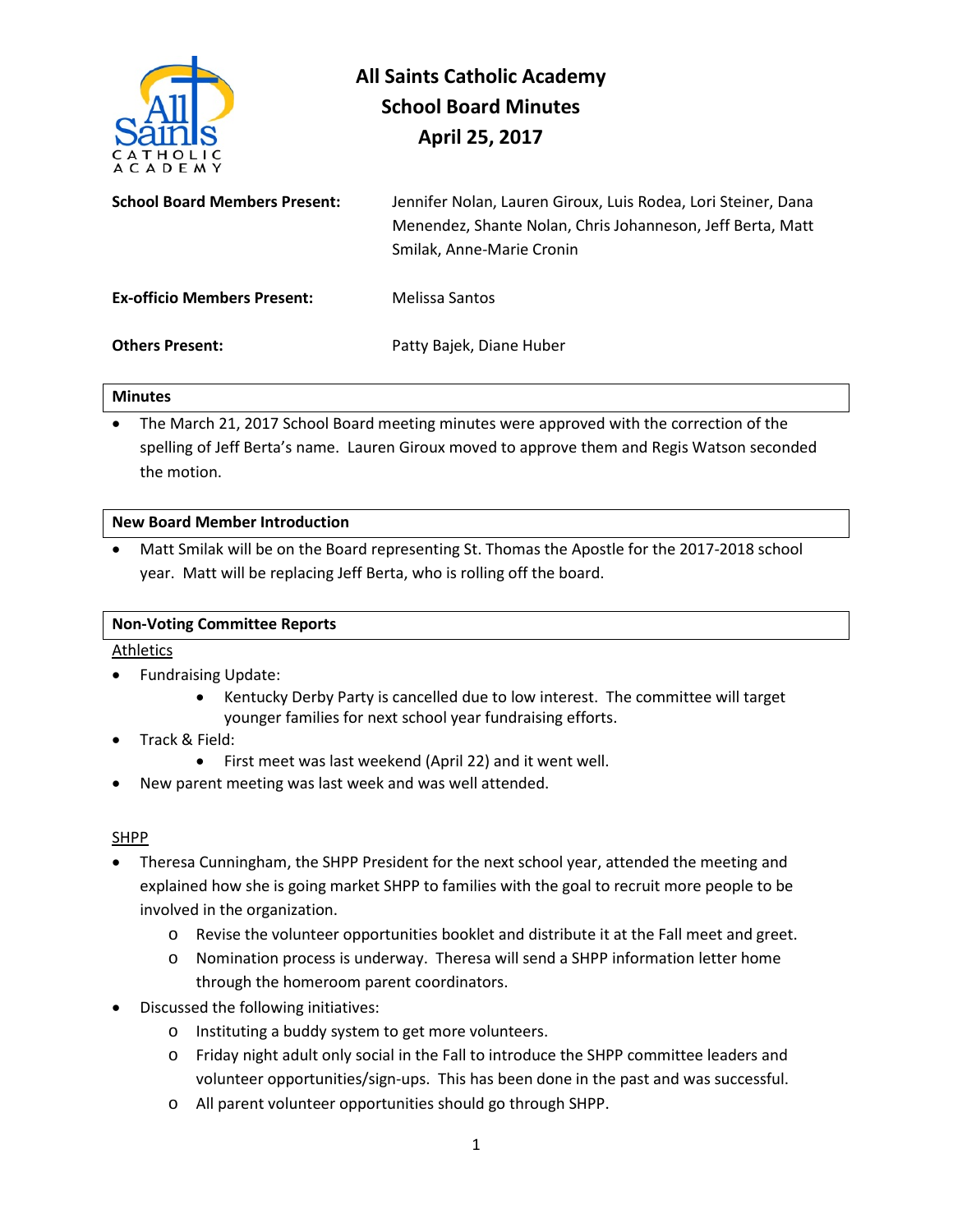#### **Pastor Report – Father Don McLaughlin**

• Father Don will be the Pastor of Our Lady of Mercy beginning June 21. Father Don will mentor tobe-newly-ordained Father Mark Bernhard. Father Mark is very interested in Catholic schools and would like to have a presence at All Saints and Father Don is open to this possibility.

#### **Principal Report – Melissa Santos**

- The strategic plan was presented to the staff on Wed. April,  $19<sup>th</sup>$ .
- Melissa shared a Goal and Activity Tracker to monitor progress on the strategic plan initiatives. She will meet with a small group of school board and board of trustees members to layout some of the goals from the strategic plan that will be implemented in the next school year.
- ACB will lead the capital campaign and the team is currently working on a case statement. The next step is to create a steering committee to determine the feasibility of the campaign. The plan is to develop the campaign during the summer and potentially roll it out during the next school year.
- Currently there is one section in kindergarten and first grade. Therefore, some teaching positions may go from full-time to part-time depending upon enrollment.
- The science and social studies standards have changed, therefore, the science text books will be replaced in grades 4-8 and science materials will be added in the lower grades. Social Studies books will need to be replaced at some point and Jr. high needs English books.
- The finance committee is meeting on May  $2^{nd}$  and the team will recommend to the Instructional Fee and the tuition for the next school year.
- Currently there is a \$500 Fundraising Obligation for each family (\$250 for preschool) and fundraisers including the Dinner Dance Auction, wrapping paper sale and Script, are ways for families to "work off" the obligation. School administration will send a survey to families to see if families would like to (1) roll the obligation into tuition; (2) stay as is but have a fundraising committee of parents administer the fundraisers; or (3) roll it into tuition but give families the option to use the fundraisers to earn a rebate toward the \$500. Families can also elect to donate the money to the school that is earned back through the fundraisers and use it for a tax write-off. A fundraising committee of parents would administer the fundraisers for this option as well.
- New uniform changes will be communicated in May where all pieces of the uniform will be logoed. There will be a one-year grace period.
- The new nurse's office is the permit and design phase.
- Grandparent Day in May in the afternoon with many new activities planned. Information will be communicated to families shortly. GPD will take place in November next school year.
- A survey will be sent to families about the hot lunch program with the goal to enhance the program.

#### **Agenda Items**

#### Secretary Election

• Lori Steiner was nominated and elected and Shante Nolan will be the back-up.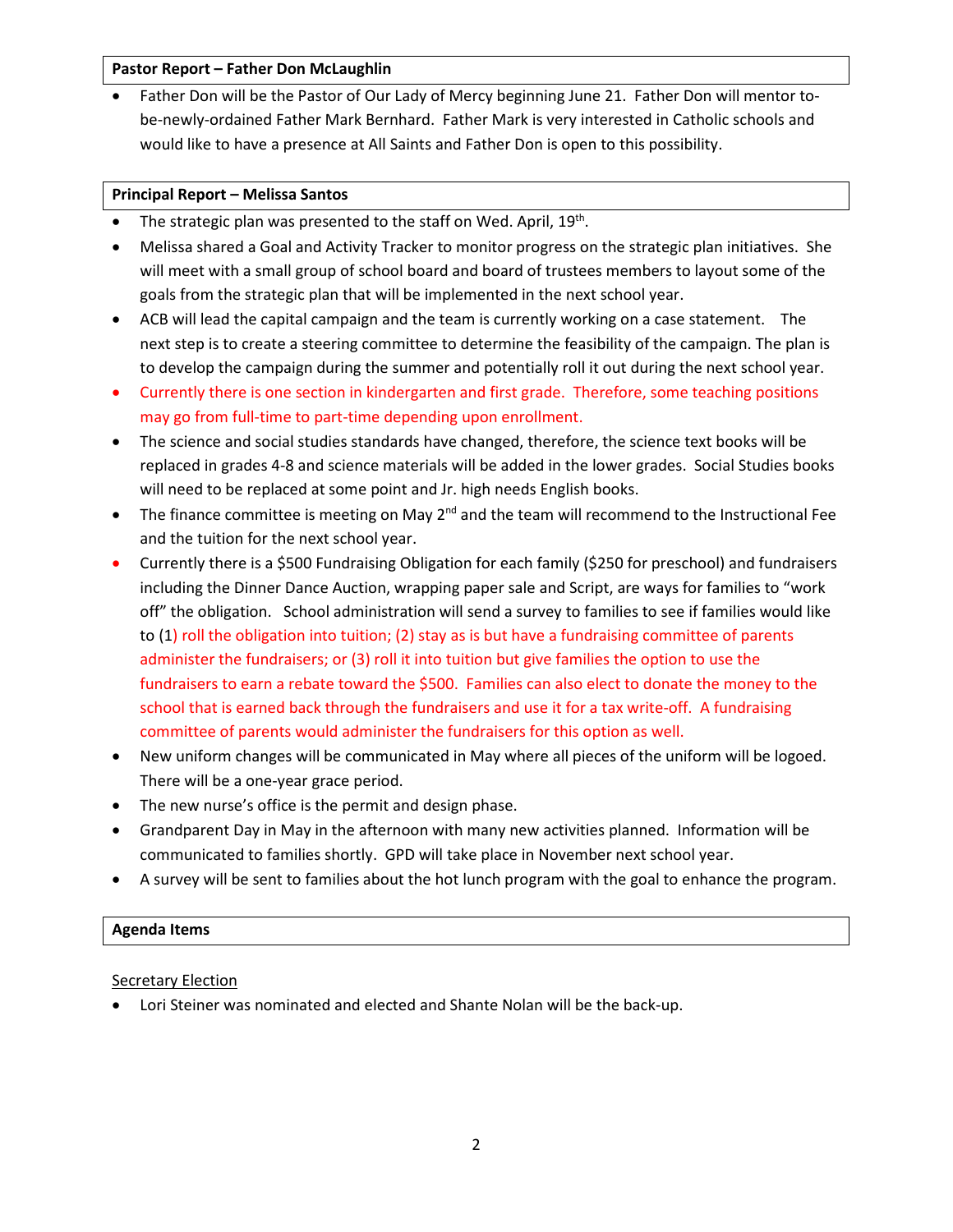Enrollment Update- Patty Bajek

- Enrollment is at 419 (up 15 since the March board meeting); 30 school tours are scheduled.
- There are 50 additional students considering enrollment.
- Families have heard about the school through an internet search, website, word-of-mouth, and various community calendars (Patch, Trib Local, etc.).
- Some board members will call prospective families to see if they have any questions about the school.
- All Saints will participate in the Diocesan Tuition Transfer Grant program this summer. Communication will go to the school families in May.
- All Saints will be featured in *Christ is Our Hope* Magazine in the next few months.
- NCTV recently interviewed Melissa and is doing a piece on Others Giving.
- Discussed implementing a two-year-old program where families get together at the school with the goal to have them enroll their child in preschool once he/she turns three or four years old.

#### **Voting Committee Reports**

#### **Finance**

- Reviewed drafts of and approved the Standard Operating Procedures for: Enrollment, Financial Aid Applications, Scholarship Program, Tuition Payments and Collection of Tuition.
- The committee will meet on May 2nd to review updated enrollment, budget and staffing.

#### Education

No report.

#### Marketing

- **Players Event** Date will be April 30th 12-2:30pm. Event is for the whole school and parents. Families with one child \$14 and 2 or more will cost \$25. The information has gone out in Saints Speaks. Flyers in the mailboxes of teachers, Flyers to the kids. Extended the enrollment.
- **Spiritwear:** No update to report.
- **Website Changes:** Melissa and Patty have met with Don Gingold about updating our school websites his company is Sprocket Websites. He has worked on our website since the beginning. He will be assisting us in moving this endeavor forward. Marketing members have offered their input; and suggestions were shared with Don. Melissa and Patty have identified the look and structure of what they would like the final product to look like. They will be working on creating a testing environment for the new website. They are hoping to have in place by the end of the current school year.
- **Kindergarten Open House:** All Saints will be hosting an Open House this year for prospective new students and their families. We will be holding this event Thurs., May 11 from 9-10:30 am.

#### **Technology**

No report.